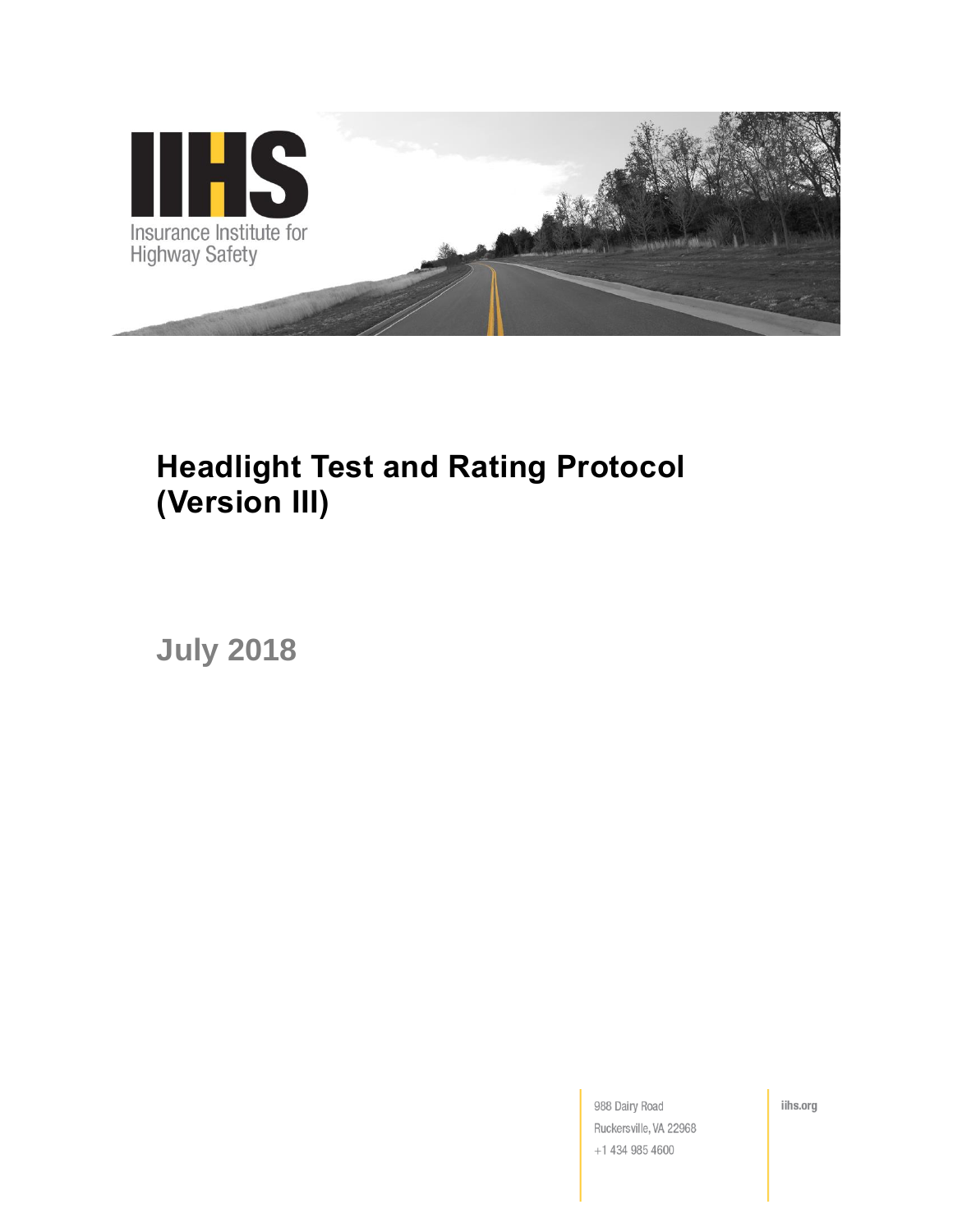## **HEADLIGHT TEST AND RATING PROTOCOL (VERSION II)**

This document describes the Insurance Institute for Highway Safety (IIHS) headlight test and rating protocol and is available from the technical protocols section of the IIHS website (http://www.iihs.org/ iihs/ratings/technical-information/technical-protocols). A companion document titled *Rationale and Supporting Work for Headlight Test and Rating Protocol* also can be accessed from the IIHS website.

## **DOCUMENT REVISION HISTORY**

A history of revisions to this document is provided in Appendix A.

## **SUMMARY**

This protocol describes a test procedure for measuring and rating the on-road illumination provided by passenger vehicle headlight systems. The procedure is based on illumination measurements on road sections with various horizontal curvature (straightaway, 150 m radius left and right curves, and 250 m radius left and right curves). Visibility illumination distances are assessed for low and high beams, with additional credit given for systems that automatically switch between high and low beam. In the low beam tests, glare illumination for drivers of oncoming vehicles also is measured and related to thresholds developed from Federal Motor Vehicle Safety Standard (FMVSS) 108. Systems that create excessive levels of glare on specific road sections do not receive full credit for visibility readings in that scenario.

The overall headlight rating is assigned based on a combination of the low and high beam performance in the five curvature scenarios. The 10 total test conditions are weighted differently to more closely reflect their representation of real-world scenarios.

#### **AMBIENT CONDITIONS**

Tests are conducted on a dry asphalt surface (no visible moisture). Tests are not conducted when the environmental extinction coefficient is greater than 0.3 km<sup>-1</sup> (this is equivalent to a daytime visibility of 10 km, or an attenuation of 5 percent at 175 m). The extinction coefficient is measured on the test track with a forward-scatter visibility sensor (Envirotech Part # SVS1). The ambient air temperature must be between 20 and 100 degrees Fahrenheit during testing. Testing occurs at least 30 minutes after sunset, when the illumination recorded by the photometers is at or below 0.3 lux.

#### **TEST VEHICLE PREPARATION**

#### **General**

Tests shall be undertaken using a new vehicle in the "as received" condition. Prior to commencing testing, ensure that:

- 1. The vehicle's odometer reading is less than 1,000 km. (The vehicle may exceed this level during the process of testing.)
- 2. Tires are inflated to the manufacturer's recommended cold inflation pressure. If more than one recommendation is provided, the tires are inflated to the lightly loaded condition.
- 3. The fuel tank is filled to 100 percent of capacity with the appropriate fuel and maintained to at least 75 percent capacity throughout the testing.
- 4. Instrumentation is installed in the vehicle. With the driver and all required equipment, the vehicle test weight should not exceed the vehicle curb weight by more than 125 kg.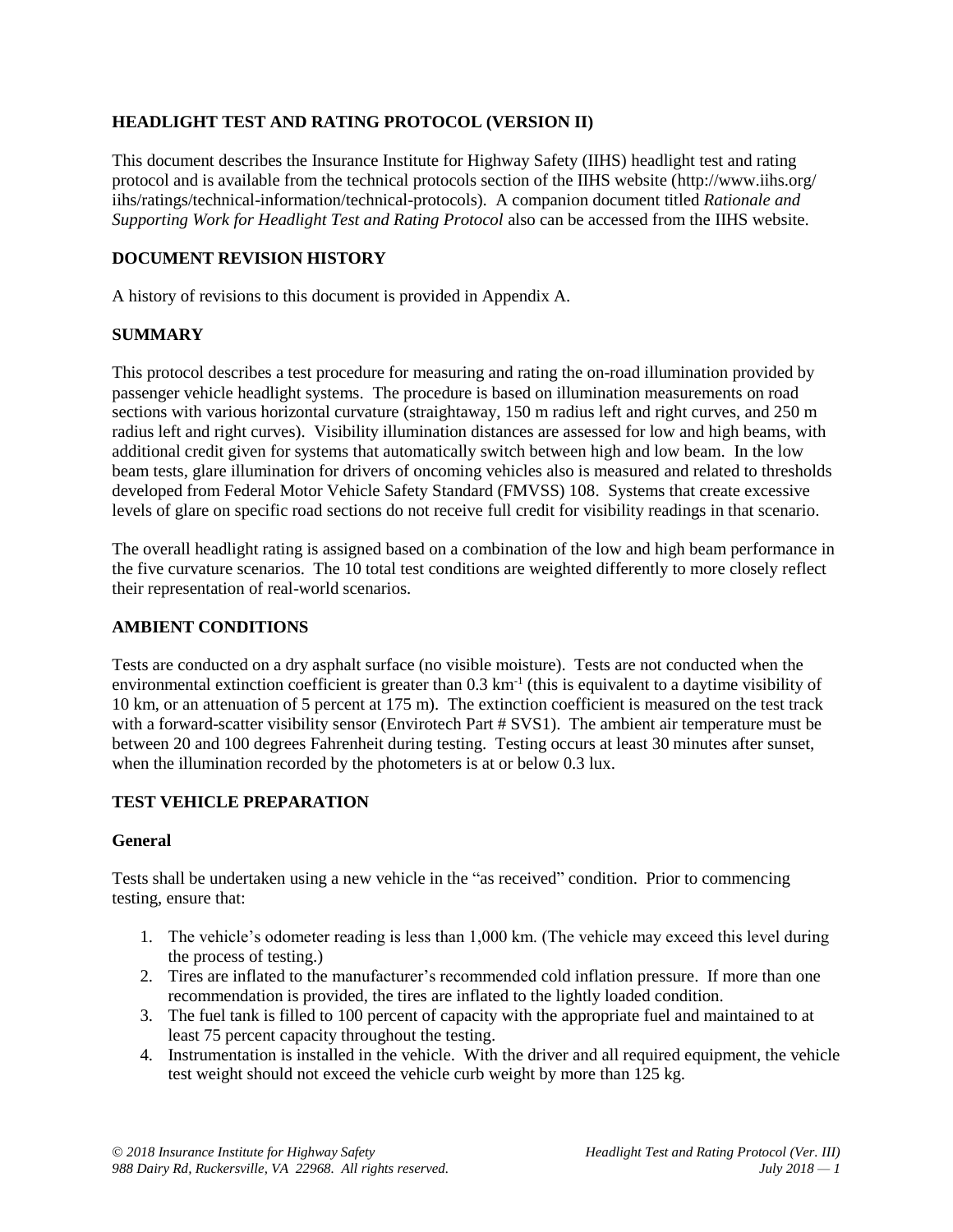- 5. Headlamps with an LED light source will be activated with the engine running for a minimum of 15 minutes prior to testing.
- 6. Vehicles with headlamps with a halogen light source will be placed on a battery charger for at least 2 hours prior to testing, or until the charger indicates that the battery is fully charged.

## **Instrumentation**

The test vehicle will be equipped with an Oxford Technical Solutions (OxTS) RT2002 Inertial and GPS Navigation System to measure and record speed, longitudinal and lateral position, distance traveled, and vehicle pitch angle (Table 1). These data will be sampled and recorded at a frequency of 100 Hz. If sufficient space exists, the RT2002 will be mounted on a vertical strut positioned between the floor and roof on the lateral centerline of the vehicle just behind the front seating row. The measurement of position and distance will be adjusted to reflect the center of the vehicle's leading edge. An OxTS base station is used to provide differential GPS corrections to the vehicle to improve the accuracy of the position measurements.

| Table 1<br><b>Oxford Technical Solutions RT2002 Accuracy</b> |                  |  |  |
|--------------------------------------------------------------|------------------|--|--|
| Measurement                                                  | Accuracy         |  |  |
| Speed                                                        | $0.1$ km/h       |  |  |
| Longitudinal and lateral position                            | $0.02 \text{ m}$ |  |  |
| Pitch angle                                                  | 0.05 degrees     |  |  |

## **Headlamp Aim**

The vehicle will be tested as received with the factory headlamp aim. Prior to testing, the vertical factory aim of the headlamps will be measured and recorded. The aim measurement will be made with the tire pressure and fuel level specified above, as well as with a driver or driver ballast weight (77 kg) in the vehicle. However, the aim measurement may not always be made with the instrumentation in the vehicle. Vehicles with manual leveling systems will be set at the level specified on the selection switch/dial or in the vehicle owner's manual for the unloaded/driver-only condition. If no setting is specified, the vehicle will be tested with the selection that produces the lowest aim of the headlamps.

# **Adaptive Headlamp Functions**

Vehicles with adaptive headlamp functions such as "adaptive front-lighting systems" (AFS) will be tested with the systems enabled. It is not anticipated that vehicles with dynamic or static automatic headlamp leveling systems will need to be tested differently. All vehicles will be started on a level surface at the final loading condition for the test, and the ignition will remain on during testing. Because the illuminance measurements are taken at a steady speed, there should be minimal compensation by dynamic leveling systems for acceleration changes.

#### **Suspension Settings**

Vehicle models that are available with multiple suspension options will be tested with the standard suspension type. Vehicles with adjustable suspensions will be tested in the default condition after an ignition cycle. If the prior suspension setting is retained after cycling the ignition, the vehicle will be tested in the "normal" or "neutral" condition. If no such setting exists, the vehicle will be tested with the selection that produces the lowest headlamp height.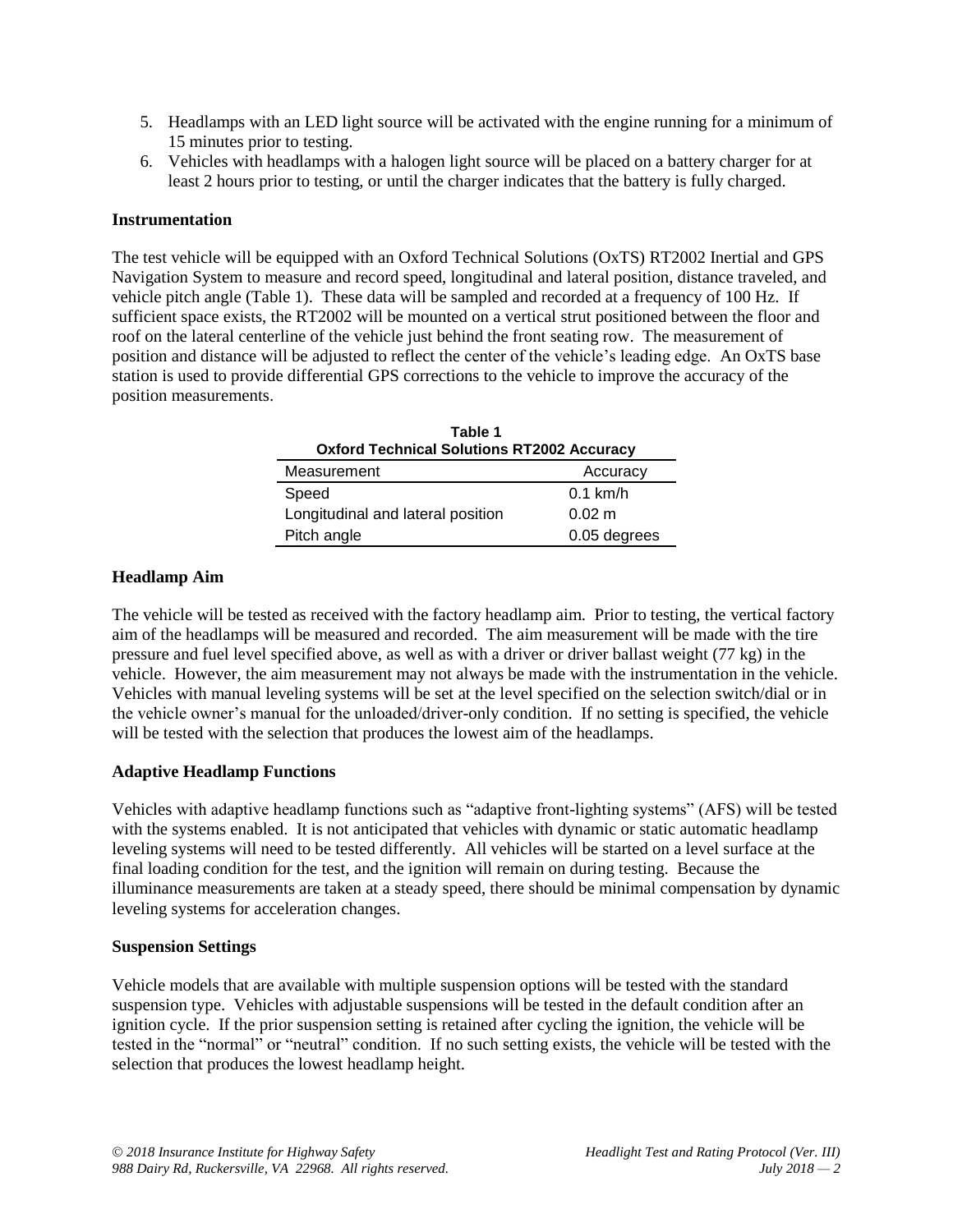## **ILLUMINANCE MEASUREMENTS**

#### **Summary**

Photometers are placed at fixed locations on the test track to record the visibility and glare illumination of the test vehicle on each approach. To correct for changes in illumination that are due to changes in vehicle pitch, multiple photometers are used at each measurement location to capture illuminance readings at different heights. The illuminance readings are synchronized to the vehicle position and pitch using a common GPS time signal. The synchronized data are used to produce pitch-corrected illuminance versus distance curves that are used for the headlight rating. All data are processed using the DIAdem software package distributed by National Instruments. The processing scripts are available at https://github.com/iihs-hldi.

#### **Instrumentation**

Illuminance data are collected with Gamma Scientific photometers (Part # U68401). The photometric sensors provide a very close match to the spectral response of the human eye. They are fitted with diffusers to reduce the illuminance measurements for off-axis incidence angles in accordance with Lambert's cosine law. The sensors match the targeted cosine response to within 3 percent at angles up to 25 degrees, which is the maximum angle between the test vehicle and sensors on the sharpest curve (at distances greater than 10 m). The sensor signals are passed through a low-pass filter with a cutoff frequency of 35 Hz to allow for accurate measurements of pulse width modulated light sources such as LEDs. Each sensor is connected to its own transimpedance amplifier board that has fixed gains to yield a fast response while still minimizing linearity errors in the range of illuminance values for which the headlight ratings are assigned. Table 2 displays the photometer specifications.

| Table 2<br><b>Gamma Scientific U68401 Photometer Specifications</b> |        |  |  |
|---------------------------------------------------------------------|--------|--|--|
| Measurement                                                         |        |  |  |
| Deviation of relative spectral response (f1')                       | $<$ 3% |  |  |
| Cosine correction error for incidence angles <25°                   | $<3\%$ |  |  |
| Cutoff frequency                                                    | 35Hz   |  |  |

The photometric data are collected with a National Instruments cRIO data acquisition system (Part # cRIO-9030). The system is fitted with 16-bit A/D conversion modules (Part # NI-9205) and a GPS time sync module (Part # NI-9467). Illuminance and GPS time data are sampled at 200 Hz. Any offset in the illuminance measurements made by each sensor is removed for each vehicle approach using the minimum ambient illumination from 1-5 seconds after the vehicle has passed the measurement location.

#### **Pitch Correction**

Visibility and glare illuminance values are assessed at heights of 25 and 110 cm, respectively. However, dynamic changes in vehicle pitch angle as the vehicle approaches the measurement location can produce relatively large changes in illuminance measured by the photometers at these specific heights. To produce results that are independent of vehicle suspension differences, as well as measurements that are repeatable at different locations on the IIHS test track and at other facilities, the data are processed to correct for the effects due to vehicle pitch. This process is outlined below.

1. Elevation profiles of the test track are measured for all of the approaches. An electronic selfleveling horizontal rotary laser system is used to take these measurements (Johnson model 40- 6536, specified accuracy  $\pm 1.5$  mm / 30 m). Measurements are taken approximately every 5 m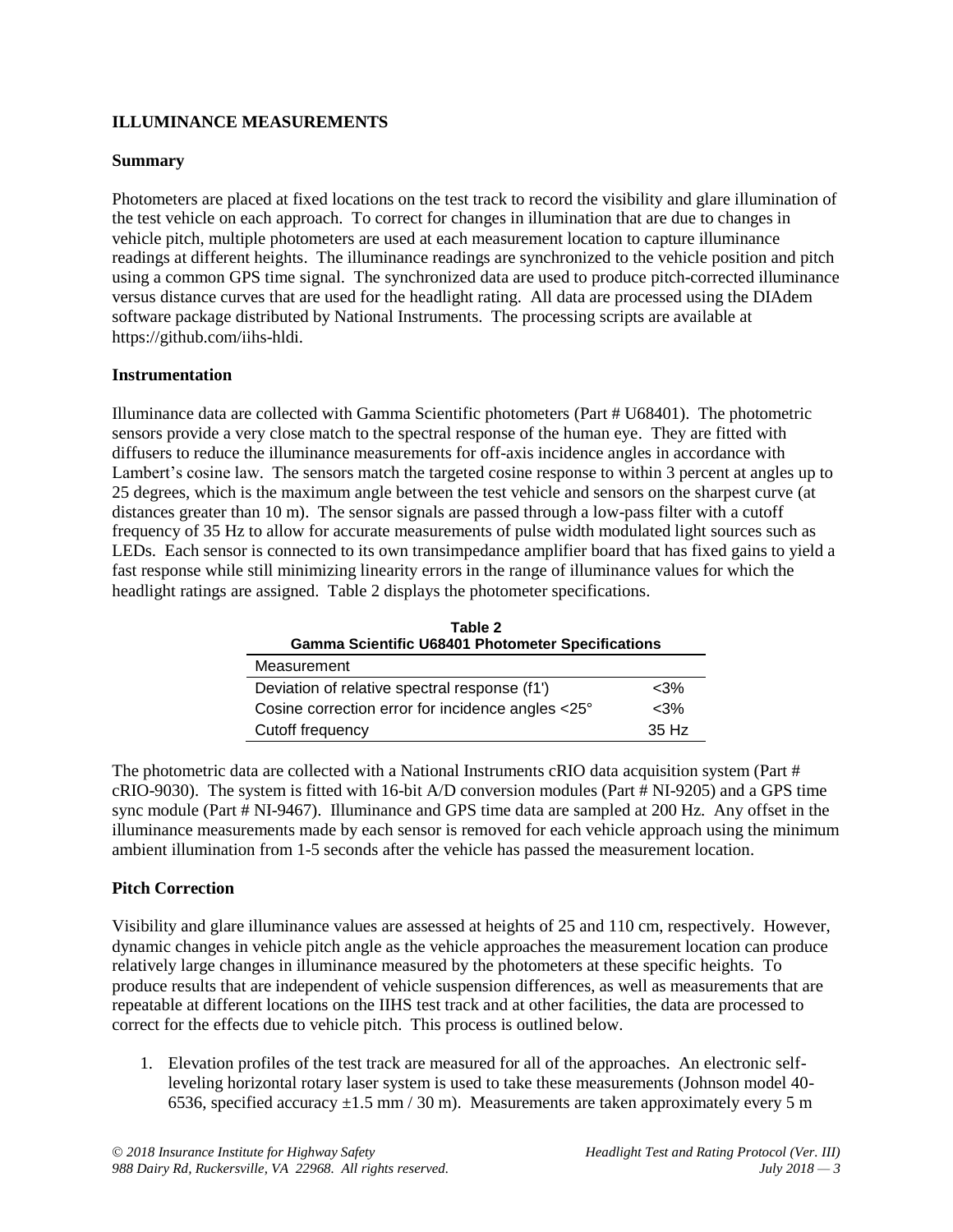and used to calculate the height profile of the center of the approach lane relative to the center of the lane at the measurement location.

- 2. The vehicle pitch angle is collected during testing using the OxTS RT2002.
- 3. Any offset due to the installation angle of the OxTS RT2002 in the vehicle is calculated by averaging the pitch measurement while driving the vehicle over one portion of track in both directions at a fixed speed. This offset is removed from all of the pitch data collected during testing.
- 4. Photometers placed at different heights provide illuminance data at each measurement location.
- 5. After conducting a test, the pitch-corrected illuminance  $E_c$  is calculated using the following formula (see also Figure 1):

$$
E_c = [(d \times \tan \theta) + h + z_t - z_1] \times \frac{(E_1 - E_2)}{(z_1 - z_2)} + E_1
$$
 (1)

where *d* is the distance from the front of the vehicle to the measurement point in the horizontal plane,  $\theta$  is the pitch angle of the vehicle (positive is up), h is the difference in track elevation from the measurement point to the front of the vehicle (positive when the track elevation at the vehicle is higher than at the measurement point),  $z_t$  is the target height for the measurement (25 cm for visibility and 110 cm for glare), *z<sup>1</sup>* and *z<sup>2</sup>* are the mounting heights of the two photometers used for a specific data point, and  $E_l$  and  $E_2$  are the illuminance values recorded by the two photometers.

The two photometers that are used at each point in the measurement are chosen based on the value of the total height offset represented by  $(d \times \tan \theta) + h$ . Adding this offset to  $z_t$  produces the ideal height at which a photometer would be placed to capture the desired measurement at a given point in time. The two sensors that have mounting heights closest to this ideal height are selected for use in Equation 1 (when one of the sensors is at exactly the ideal height, Equation 1 reduces to  $E_c = E_l$ ). The number of photometers and the vertical spacing between them can be chosen based on the anticipated magnitude of the correction that will be needed and the headlamp mounting height.

It should be noted that on the curved approaches, the horizontal distance *d* in Equation 1 (and Figure 1) is the length of the tangent from the front center of the vehicle to the center of the lane at the measurement point (the origin 'X' in Figure 2), in contrast to the travel distance around the arc of the curve, which is used for the evaluation of illuminance distances described below.



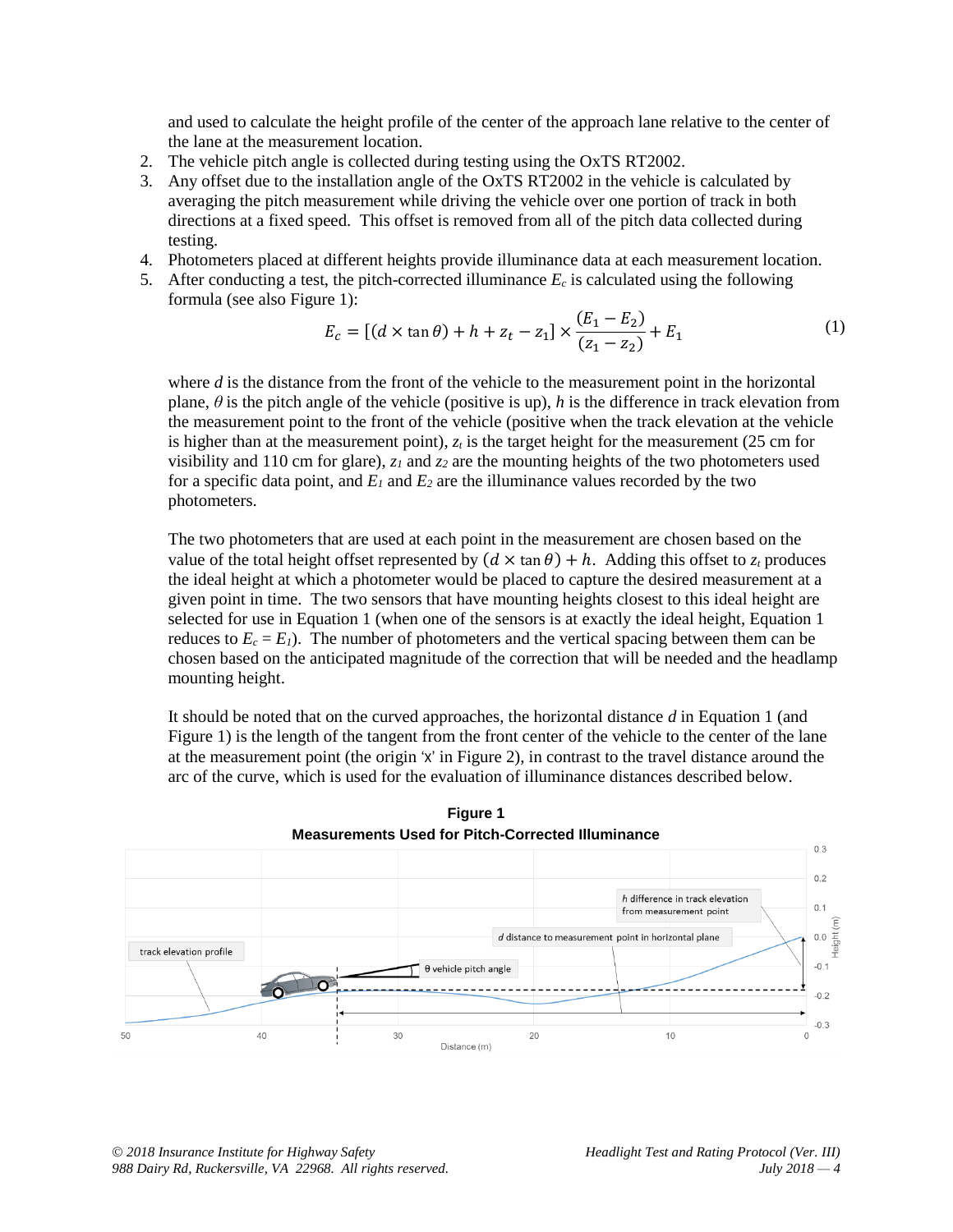#### **TEST CONDITIONS**

The test track is configured for the five different vehicle approaches listed in Table 3. For the curved approaches, the radius describes the center of the test vehicle's travel lane. The length of the curved approaches is 120 m measured along the arc of the curve, while the straightaway approach is 250 m long. At the end of each of the five approaches, illuminance measurements are recorded at specific locations shown in Figure 2. For the curved approaches, the visibility illuminance is measured at points 1 and 2, which correspond to the right and left edges of a 3.3 m wide travel lane. For the straightaway approach, visibility illuminance is measured at points 1 and 3, which correspond to the right and left edges of a 6.6 m wide road. For all five approaches, glare illuminance is measured at point 4, which corresponds to a point in the oncoming travel lane 3 m to the left of the center of the test vehicle's lane. All visibility illuminance measurements are made 25 cm from the ground, and the glare illuminance measurement is made 110 cm from the ground, with the readings at these heights corrected for changes in vehicle pitch as described above. The distance measurements are referenced to an origin that is laterally located in the center of the vehicle's travel lane at the same longitudinal position as the illuminance sensors. All illumination measurements are made in a vertical plane perpendicular to the road at this origin.

| Table 3<br><b>Test Conditions</b> |                  |            |                                                 |  |  |
|-----------------------------------|------------------|------------|-------------------------------------------------|--|--|
| Approach                          | Length           | Test speed | Location of visibility<br>measurements (Fig. 2) |  |  |
| 150 m radius right curve          | 120 m            | 65 km/h*   | Points 1, 2                                     |  |  |
| 150 m radius left curve           | $120 \text{ m}$  | 65 km/h*   | Points 1, 2                                     |  |  |
| 250 m radius right curve          | $120 \text{ m}$  | 80 km/h*   | Points 1, 2                                     |  |  |
| 250 m radius left curve           | $120 \text{ m}$  | 80 km/h*   | Points 1, 2                                     |  |  |
| Straightaway                      | 250 <sub>m</sub> | Any        | Points 1, 3                                     |  |  |

\*Applies to vehicles with active lighting systems only. Vehicles with static lighting systems are tested at any constant speed.

For a test to be considered valid, speed and lane keeping criteria must be met continuously for the entire test length (120 m for the curved approaches, and 250 m for the straightaway). The test speed must be maintained within  $\pm 3$  km/h from nominal test speed. This nominal speed can be any speed for the straightaway condition and for vehicles without adaptive lighting functions. For vehicles with adaptive lighting functions, the nominal speed is 65 km/h on the 150 m radius curves and 80 km/h on the 250 m radius curves. For lane keeping, the front center of the vehicle must remain within ±30 cm from the lateral center of the approach lane.

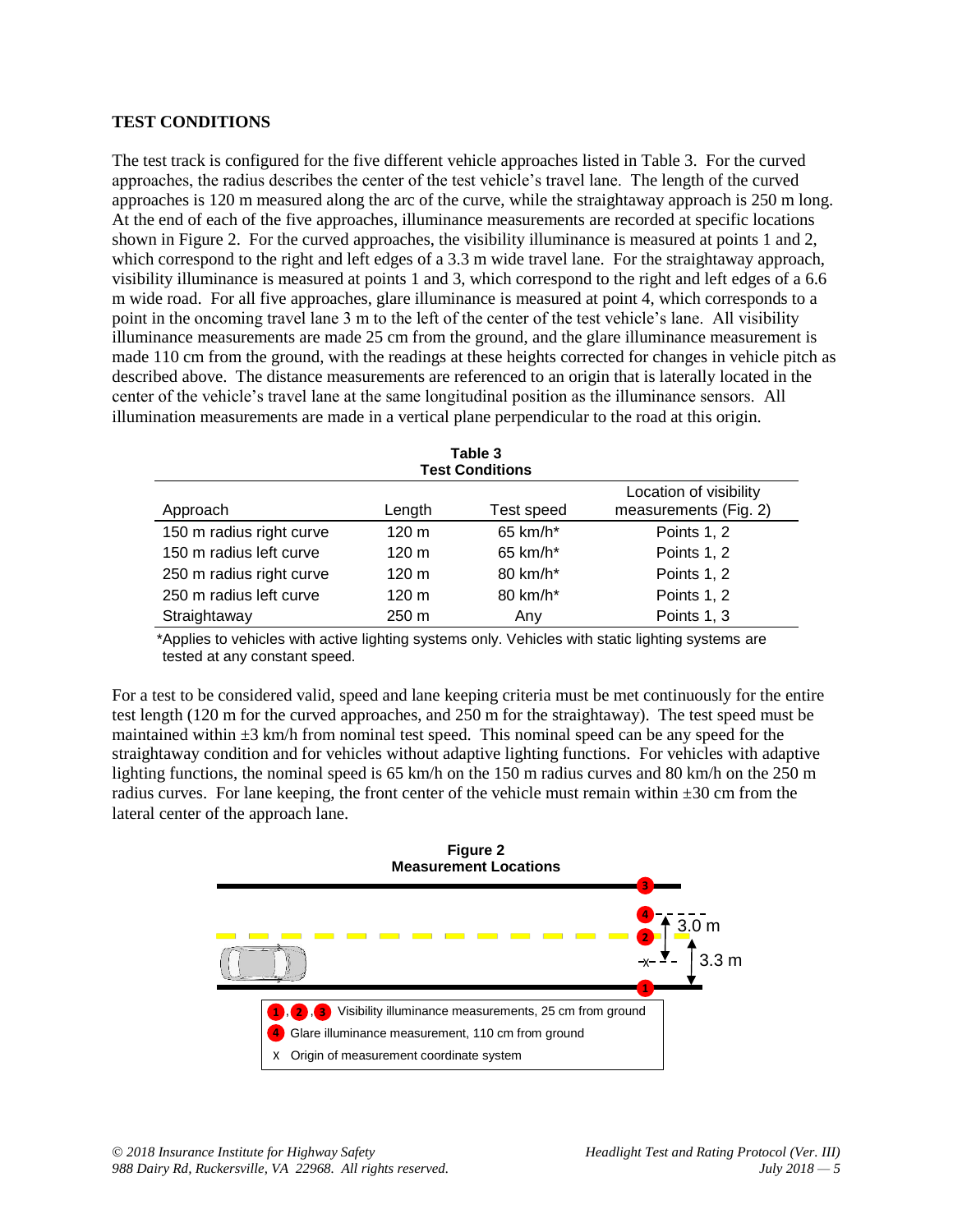## **VISIBILITY AND GLARE METRICS**

After completion of a test, vehicle data are processed to determine whether the speed and lane keeping criteria were satisfied. If the test is valid, the vehicle position and illuminance measurements recorded on the test track are synced using the common GPS time signal. The visibility and glare illuminance measurements are corrected for vehicle pitch changes as described above and are then filtered by taking a moving average with 0.05 sec of data on both sides of each data point. The illuminance versus distance measurements are used to assess visibility and low beam glare performance.

## **Visibility Metric**

Visibility performance is assessed as the distance at which 5 lux is reached and continuously maintained until the vehicle is at most 10 m away, or 15 m for the left edge of the straightaway. The distance is defined as the travel distance of the vehicle along the center of the travel lane (the arc of the curve for curved tests) to the origin ('X' in Figure 2). For each visibility illuminance measurement point listed in Table 3, the overall 5 lux distance is assigned using three valid tests. The average distance measured in the three tests is taken as the overall 5 lux distance, provided that the minimum measured distance is 90 percent or more of the average. The minimum 5 lux distance is used as the overall distance when it is less than 90 percent of the average from the three tests. Example visibility illuminance data are shown in Figure B1 in Appendix B.

## **Glare Metric**

The glare illuminance produced by the low beams on a given approach is judged against two criteria. First, the maximum glare for 5-10 m should not exceed 10 lux. Second, the glare illuminance for the remainder of the approach (i.e., 10-120 m for curves and 10-250 m for the straightaway) should not exceed the cumulative exposure distance limits shown in Figure 3. The distance value for the glare limit reflects the maximum cumulative distance traveled during the approach for which the glare illuminance may exceed a given threshold lux level. The cumulative distance can include multiple illuminance peaks and is independent of the distance from the measurement point at which the glare illuminance occurred. Example glare illuminance data are shown in Appendix B. Glare illuminance at distances below 5 m is ignored due to sensor inaccuracies associated with greater light incidence angles.

# **OVERALL ASSESSMENT**

The visibility and glare illuminance measurements are combined using a system of demerits to produce an overall assessment of a vehicle's headlight system. After completing three valid tests for a specific test condition and measurement location (e.g., right edge of travel lane), the 5 lux visibility distances from the three tests are averaged. For low beam tests, the full glare exposure curves and the peak glare illuminance values for 5-10 m also are averaged. Using these averages, visibility and glare demerits are calculated separately and then summed to determine the overall rating for the headlight system.

For each low and high beam test, the average 5 lux distance is used to calculate the visibility demerits, if any, for that test condition. For all of the curved approaches, 5 lux distances are calculated independently for the left and right edges of the travel lane (Figure 2, points 1 and 2) and the edge with the shortest visibility distance (left or right) is used to calculate and assign demerits for each condition. For the straightaway approach, demerits are calculated and assigned separately for the left and right edges of the road (Figure 2, points 1 and 3).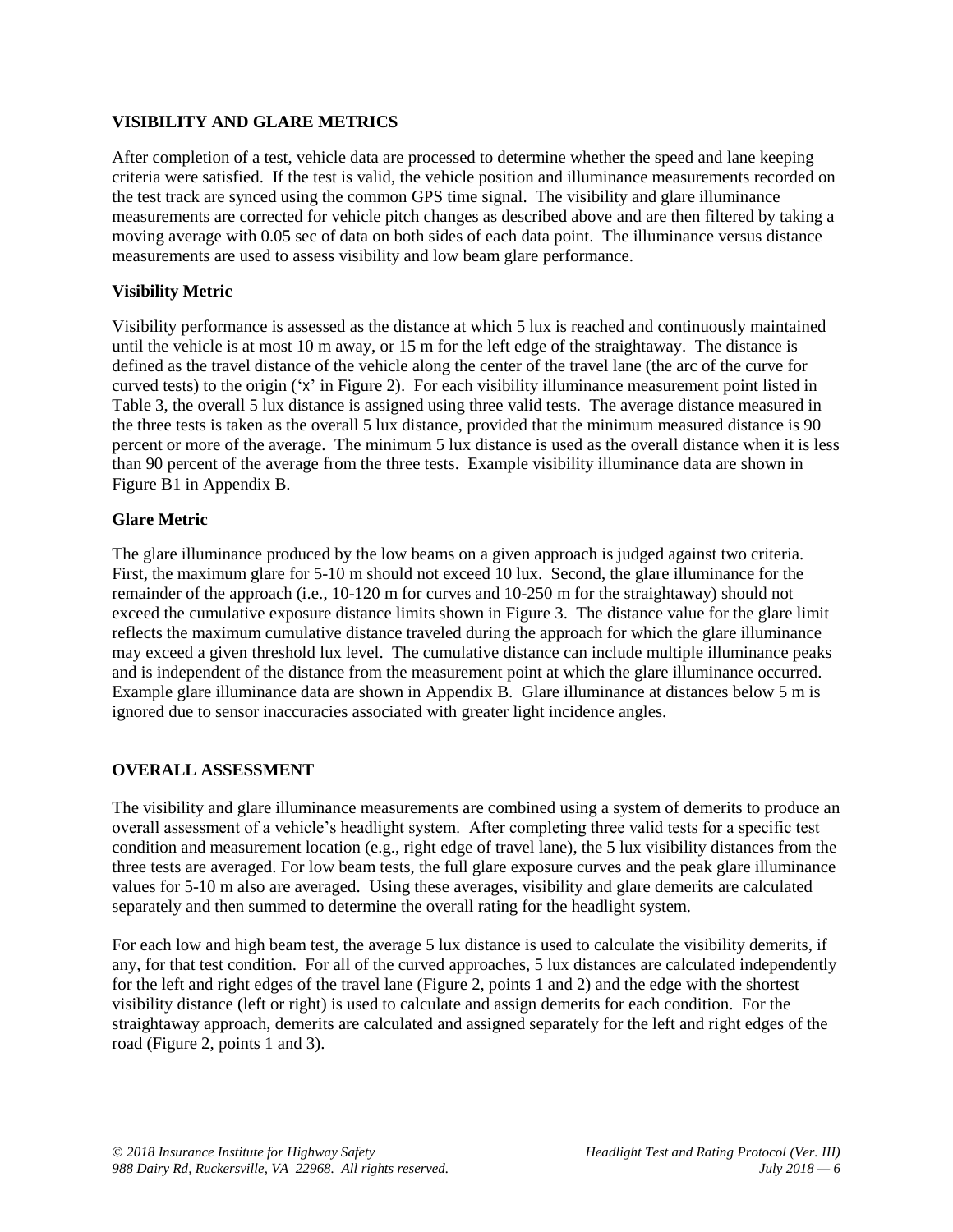

Table 4 and Figures 4 and 5 show the demerit scheme for all of the specific visibility measurements. Each demerit equation was defined using the range of 5 lux distances measured during research testing, with the "critical values" representing typical distances on the low end of this range and the "no demerit" distances on the high end. The demerits assigned to the critical value distances reflect the different weighting for each condition. Additional details are given in the companion document *Rationale and Supporting Work for Headlight Test and Rating Protocol*.

Vehicles equipped with automatic high beam assist systems can obtain a reduction in visibility demerits for specific test conditions. If the 5 lux visibility distance for the high beam exceeds the 5 lux visibility distance for the low beam in the same measurement, then the demerit for the low beam test condition is reduced. The reduction for the specific test condition is determined by calculating the low beam visibility demerits that would result using both the low beam and high beam 5 lux distances for the given approach. The reduction is equivalent to one-third of the difference between these two demerit values. For example, if on the 250 m radius right curve the low beam 5 lux distance is 45 m and the high beam 5 lux distance is 55 m, the low beam demerits would be reduced by 0.5:

$$
\frac{(10.5 - 0.15 \times 45) - (10.5 - 0.15 \times 55)}{3} = 0.5
$$

If the high beam 5 lux distance produces 0 demerits in the low beam demerit equation, then the low beam visibility demerits are reduced by one-third.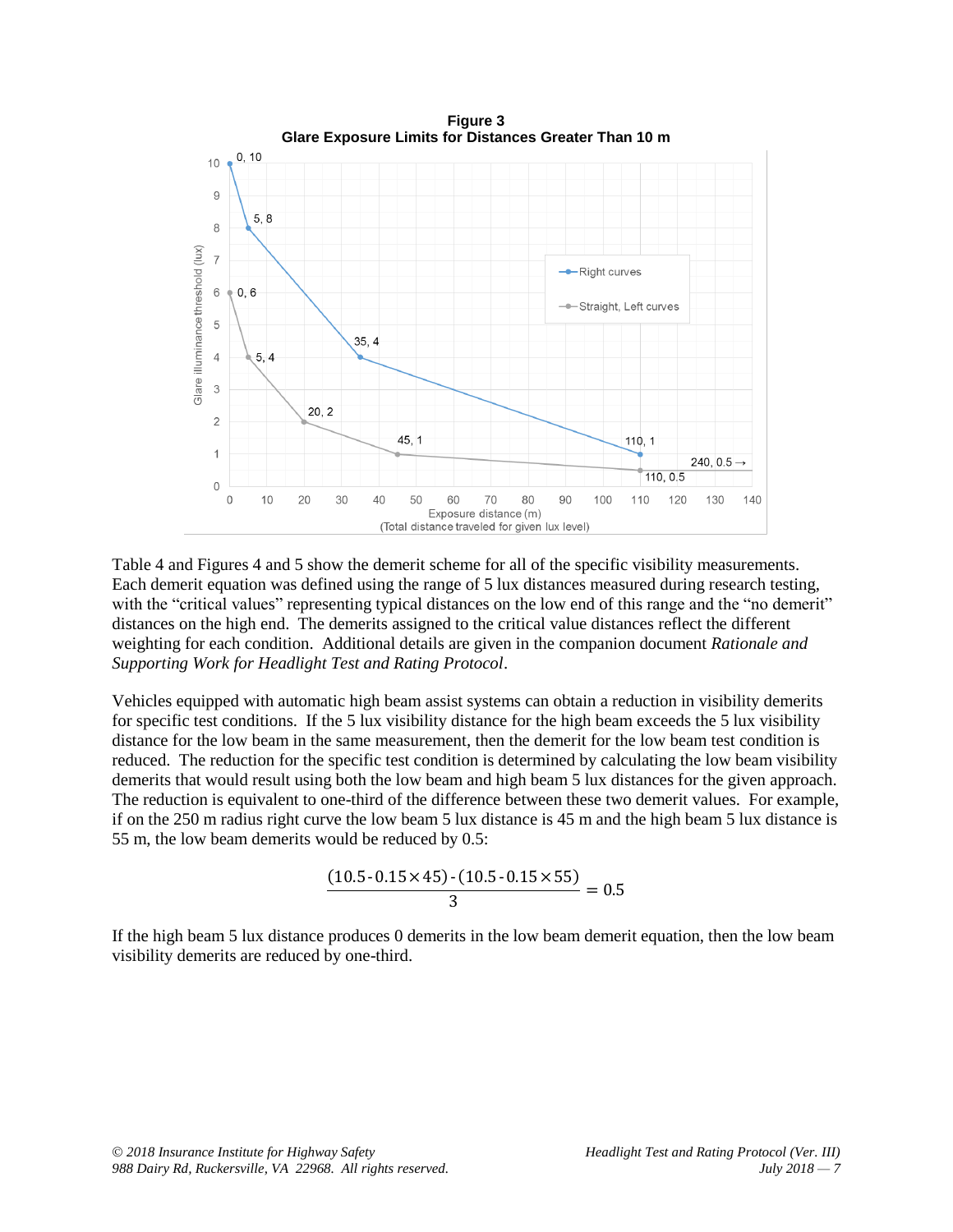**Figure 4 Low Beam Demerits**

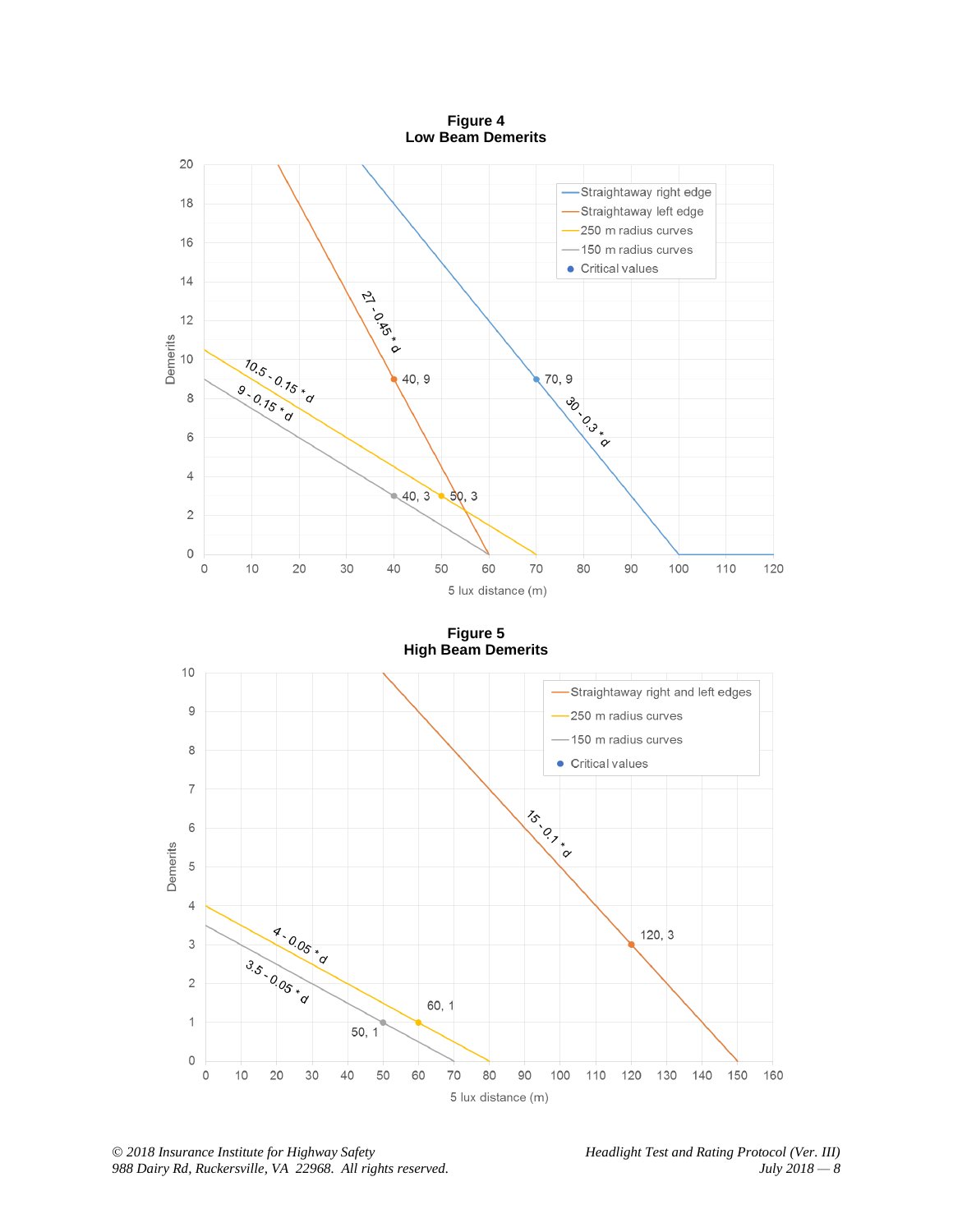If the glare thresholds were not crossed in any of the five low beam test conditions, then no glare demerits are assigned and the overall rating is determined from any visibility demerits. For each condition where a glare threshold was crossed, the maximum percentage by which the limit was exceeded is calculated by dividing the average glare exposure curve by the corresponding limit curve at 0.1 m increments (see Appendix B for an example). The maximum percentage also could come from the amount by which the average peak glare illuminance for 5-10 m exceeds 10 lux. To determine the number of glare demerits for each test condition, the maximum percentage that a limit is exceeded is multiplied by the corresponding glare demerit multiplier shown in Table 4. For example, if a vehicle exceeded the glare threshold on the straightaway by a maximum of 10 percent, it would receive  $0.10 \times 36 = 3.6$  glare demerits.

| Table 4<br><b>Demerit Values</b> |                                                |                                              |                    |                                                      |                       |
|----------------------------------|------------------------------------------------|----------------------------------------------|--------------------|------------------------------------------------------|-----------------------|
|                                  | Visibility                                     |                                              |                    | Glare                                                |                       |
| Test condition                   | Measurement<br>location - edge<br>of lane/road | Min. 5 lux<br>distance<br>for no<br>demerits | Critical value     | Demerit<br>calculation<br>$(d = 5)$ lux<br>distance) | Demerit<br>multiplier |
| Low beams                        |                                                |                                              |                    |                                                      |                       |
| Straightaway                     | Right                                          | 100 m                                        | $70 m = 9$ points  | $30 - 0.3$ *d                                        |                       |
|                                  | Left                                           | 60 m                                         | $40 m = 9$ points  | 27-0.45*d                                            | 36                    |
| 250 m radius right curve         | Right or left (min.)                           | 70 m                                         | $50 m = 3 points$  | 10.5-0.15*d                                          | 6                     |
| 250 m radius left curve          | Right or left (min.)                           | 70 m                                         | $50 m = 3 points$  | 10.5-0.15*d                                          | 6                     |
| 150 m radius right curve         | Right or left (min.)                           | 60 m                                         | $40 m = 3$ points  | $9 - 0.15$ *d                                        | 6                     |
| 150 m radius left curve          | Right or left (min.)                           | 60 m                                         | $40 m = 3$ points  | $9 - 0.15$ *d                                        | 6                     |
| High beams                       |                                                |                                              |                    |                                                      |                       |
| Straightaway                     | Right                                          | 150 m                                        | $120 m = 3 points$ | $15 - 0.1$ <sup>*</sup> d                            |                       |
|                                  | Left                                           | 150 m                                        | $120 m = 3 points$ | $15 - 0.1$ *d                                        | n/a                   |
| 250 m radius right curve         | Right or left (min.)                           | 80 m                                         | $60 m = 1$ point   | 4-0.05*d                                             | n/a                   |
| 250 m radius left curve          | Right or left (min.)                           | 80 m                                         | $60 m = 1$ point   | 4-0.05*d                                             | n/a                   |
| 150 m radius right curve         | Right or left (min.)                           | 70 m                                         | $50 m = 1 point$   | $3.5 - 0.05$ *d                                      | n/a                   |
| 150 m radius left curve          | Right or left (min.)                           | 70 m                                         | $50 m = 1$ point   | $3.5 - 0.05$ <sup>*</sup> d                          | n/a                   |

The flow chart in Figure 6 (next page) illustrates the process of combining visibility illuminance, glare illuminance, and the presence of high beam assist to assign demerits for each test condition.

The overall assessment for a vehicle is obtained by summing any demerits from all 12 low and high beam visibility measurements with any demerits from all 5 low beam glare measurements, and then rounding to the nearest whole demerit. The overall rating is assigned using the ranges in Table 5.

| Table 5<br><b>Overall Rating Assignment</b> |           |  |  |
|---------------------------------------------|-----------|--|--|
| Headlight rating                            | Demerits  |  |  |
| Good                                        | $0 - 10$  |  |  |
| Acceptable                                  | $11 - 20$ |  |  |
| Marginal                                    | $21 - 30$ |  |  |
| Poor                                        | >30       |  |  |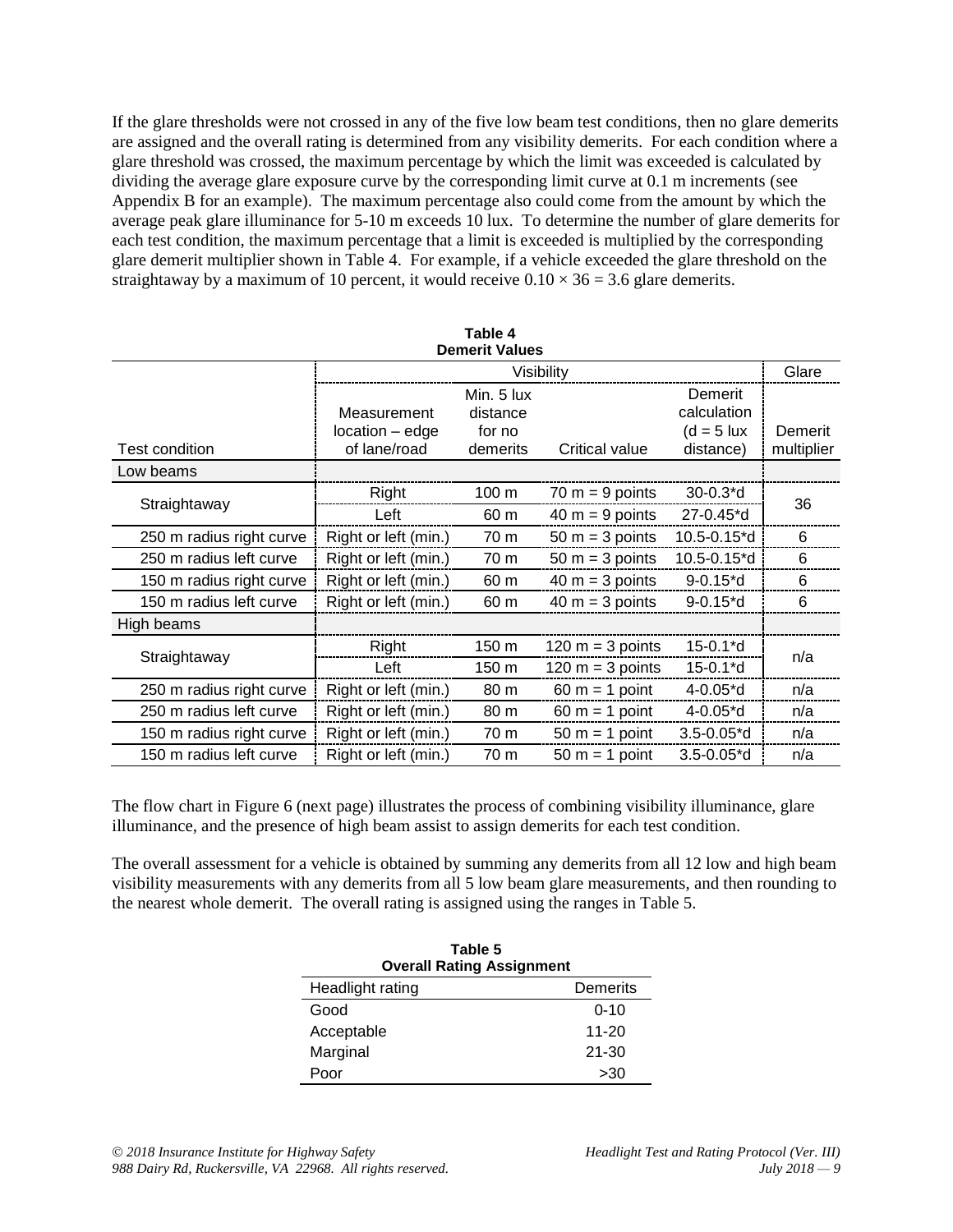Find the maximum percentage the glare illuminance exceeded the limit. Glare demerits are the product of this percentage and the corresponding glare demerit multiplier (Table 4). Add the glare and visibility demerits. Select one of five test conditions (Table 3) and high or low beams. Conduct three valid repeat tests and find 5 lux distances. Is shortest distance ≥ 90% of average? Find overall 5 lux distances for left and right road edges. Find overall 5 lux distances for left and right lane edges. Select edge with minimum distance. Straightaway Curve Calculate visibility demerits associated with 5 lux distances (Table 4). Low or high beams? Low High **Demerit assignment complete for this condition.** Does the vehicle have high beam assist? Does 5 lux distance for high beams exceed that for low beams in this condition? Yes No Calculate difference in low beam demerits using low and high beam distances. Credit for high beam assist is one-third of the difference. Reduce low beam visibility demerits by this amount. No Does the average glare exposure curve exceed the limit curve? Or does the average peak glare illuminance for 5-10m exceed 10 lux? There are no glare demerits for this condition. Yes Yes No Shortest 5 lux distance is used as overall 5 lux distance. Average 5 lux distance is used as overall 5 lux distance. No Yes Straightaway or curve?

**Figure 6 Flow Chart: Assigning Demerits for a Test Condition**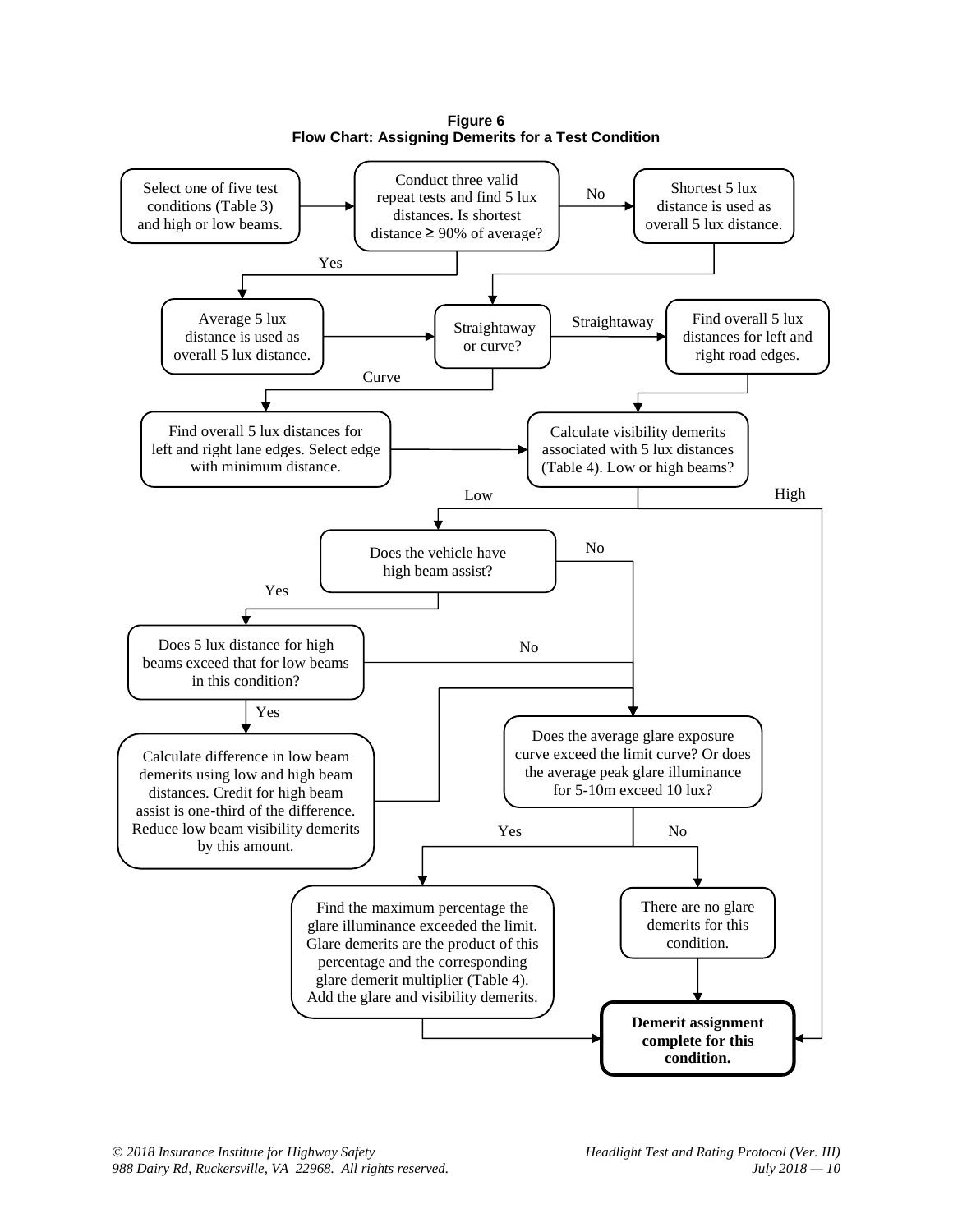## **APPENDIX A**

#### **Document Revision History**

Revisions to Version III of the protocol compared with Version II:

• Visibility metric – Adds one qualifying requirement to the procedure for obtaining the overall 5 lux distance for a given test condition. The average distance from three valid tests is still used as the overall 5 lux distance as long as the minimum 5 lux distance from any of the three tests is 90 percent or more of the average distance. When this requirement is not met, the minimum 5 lux distance from the three tests becomes the overall 5 lux distance for that test condition.

Revisions to Version II of the protocol compared with Version I:

- Glare demerits and overall rating Revises the procedure for including glare measurements in the rating. Instead of treating glare exposure as a "pass/fail" measurement relative to the boundaries, the percentage by which the exposure exceeds the boundaries is considered. Glare demerits are calculated separately for each curve and summed with the visibility demerits to determine the overall rating. Credit can be earned for high beam assist whether or not the glare boundary was exceeded. The overall rating is not adjusted after summing the demerits; headlight systems may have some glare demerits and still achieve a good or acceptable rating.
- Pitch correction Equation 1 was generalized to show the pitch correction procedure independent of the number of photometers or their mounting height.

Version I is the first official version of this document following an initial draft published in August 2015. It contains the following differences from the initial draft:

- Ambient conditions Adds an objective criterion for environmental visibility; reduces minimum allowable ambient temperature; increases maximum allowable ambient illumination.
- Test vehicle preparation Adds a maximum allowable mileage for a test vehicle; adds a minimum warm up time for LED headlamps; specifies a period of charging the vehicle battery prior to testing vehicles with halogen headlamps; adds procedure for selecting manual beam leveling, when equipped; adds procedure for suspension selection, when different suspensions are available for a vehicle model or when a given vehicle has driver-selectable suspension settings.
- Illuminance measurements Specifies procedure for removing offset in illuminance measurements.
- Test conditions Revises speed-keeping criteria for vehicles that do not have adaptive lighting functions; tightens lane-keeping criterion.
- Visibility and glare metrics Specifies procedure for filtering pitch-corrected illuminance data; increases maximum distance from the vehicle at which the straightaway left edge visibility measurement can fall below 5 lux.
- Overall assessment Specifies procedure for averaging glare metric from three valid runs; modifies procedure for calculating the bonus for high beam assist systems; defines overall rating boundaries.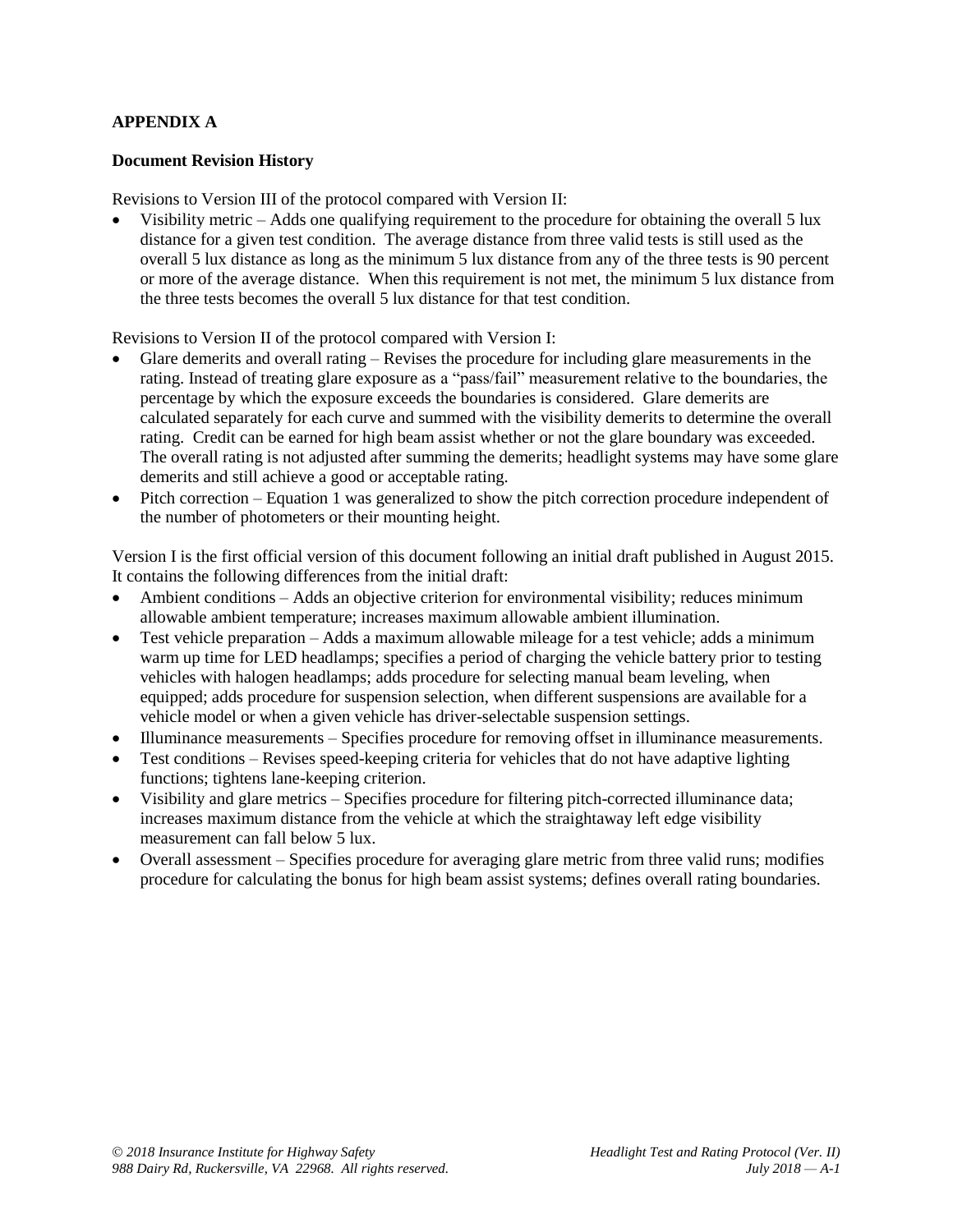#### **APPENDIX B**

#### **Visibility Illuminance Examples**

Figure B1 shows two example data curves, both of which result in 5 lux distances of 38.8 m. Although Example A initially reached the 5 lux level at a greater distance than this, the illumination fell below 5 lux again while the vehicle was still more than 10 m from the measurement point.



**Figure B1**

#### **Glare Illuminance Examples**

Figure B2 shows three example glare illuminance measurements for a left curved approach. All three fulfill the first glare criterion with maximum illuminance for 5-10 m below 10 lux. Examples A and B also remain under the threshold illuminance values for 10-120 m with identical illuminance threshold versus exposure distance curves (Figure B3). However, Example C does not remain below the allowable glare threshold. For example, the illuminance exceeds 2 lux for a total of 28.5 m of the approach distance, which is 8.5 m more than allowed. The arrows show the percentage by which Example C exceeds the limit at three different points. In this example, the maximum percentage over the limit is 33 percent. This percentage would be multiplied by the corresponding glare demerit multiplier in Table 4 to determine the number of glare demerits for this curve  $(0.33 \times 6 = 2.0$  glare demerits).